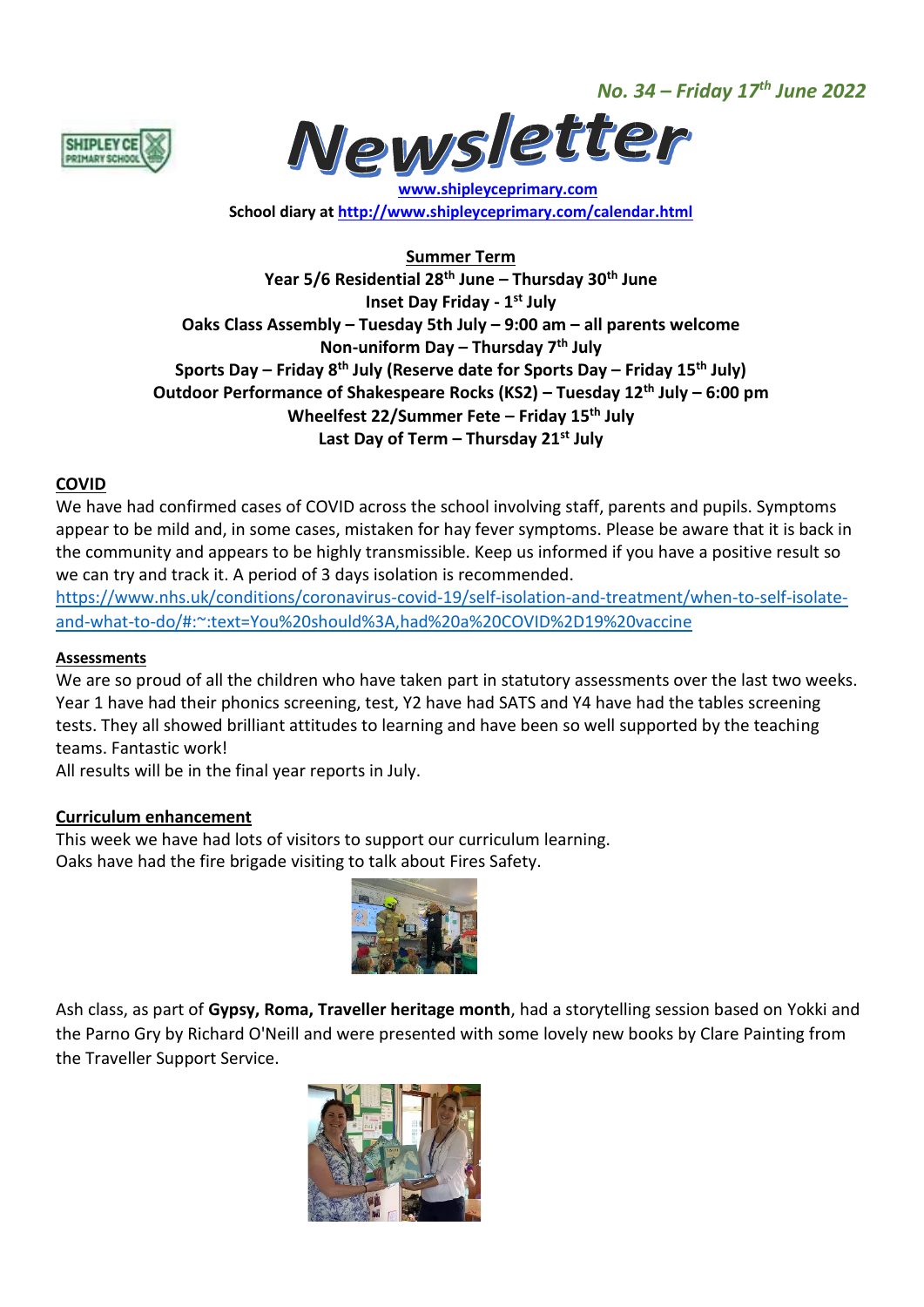

Sycamores class had a visit from a magistrate to explain and engage them in some work about the legal system and the courts. The role play involved defendants, witnesses, defence and prosecution statements and the magistrate's final ruling. They also learned about the legal ages

for things and about a number of other moral issues.



Finally, the whole school enjoyed a musical recital by students from Christ's Hospital. It was a wonderful talk and performance including the flute and the bass clarinet.



If your child is interested in learning to play a musical instrument, please let us know so we can put you in touch with providers. Alternatively, if there are a few children wanting to play the same instrument, we can provide lessons in school time.

Mrs Fuller has requested that if anyone has a trumpet or violin lying around that we could use for our play please could the school borrow it for school production of Shakespeare Rocks. Thank you

# **FOSS**

## **Jubilee Celebrations**

After a very successful 'Afternoon Cream Tea' and phenomenally spectacular 'Soapbox Derby' FOSS is delighted to announce that we raised £2,476.07 for Shipley CE Primary School. Some of the money raised will going towards a new school PA system for future school events.

## **Wheelfest 22 / Summer Fete**

Plans for Wheelfest 22 on Friday 15th July are well under way. Wheelfest 22 will be an in-house ticketed event during school time with an additional summer fete running from 3.05pm -4pm. More information will follow soon.

## **Non-uniform day**



This will be on Thursday 7th July in exchange for chocolate for the school fair tombola. Suggestion: multi pack of Chocolate bars such as 'Crunchie' or Cadburys Dairy Milk. (No nuts please) so children can pay pocket money prices and win a small bar of choc rather than a large box of chocs. Thank you

## **Reading Rewards**

Thank you for supporting your children with their reading. The following children have their certificate and bookmarks:

|             | <b>RUBY</b> | <b>EMERALD</b> | <b>AMETHYST</b> | <b>DIAMOND</b> | <b>WORMERY</b> |
|-------------|-------------|----------------|-----------------|----------------|----------------|
| <b>OAKS</b> | Margaret    | Rowan          | Connie          | Alanna, Maia   |                |
| ASH         | Katie       |                |                 | Elphie, Jett   |                |
| SYCAMORES   | Amelia      |                | Elspeth         |                | Issey, Hazel   |